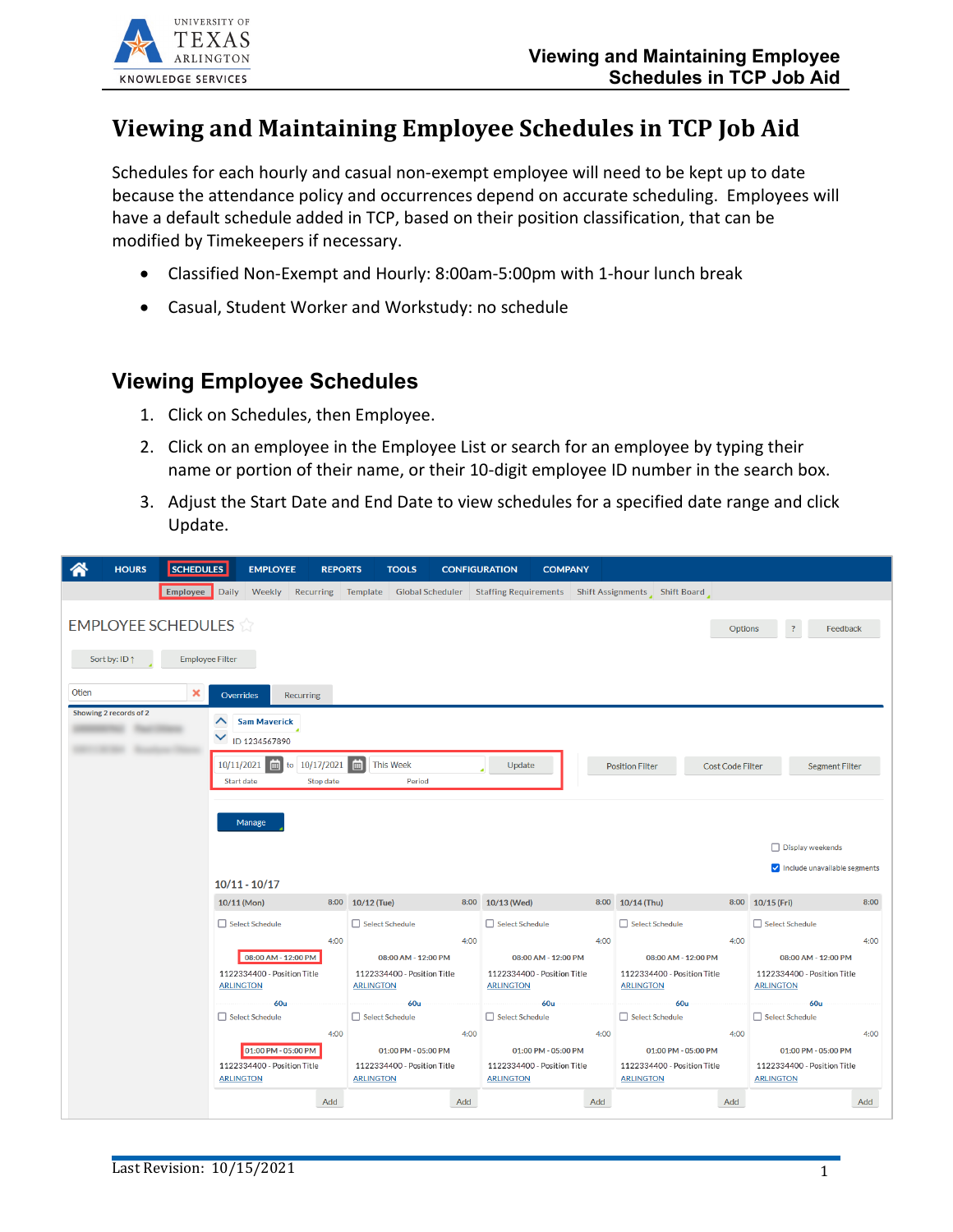

## **Editing Employee Schedules**

1. To edit the schedule, right click on a shift and click Edit. Or click the Select Schedule checkbox for the shift, click the Manage button, and select Edit.

**Note**: *You can only edit one schedule shift at a time.*

| <b>EMPLOYEE SCHEDULES</b>                       |                                                                      |                                       |      |                                       |      |                                       |                         | Options                               | $\mathbb{R}$ |
|-------------------------------------------------|----------------------------------------------------------------------|---------------------------------------|------|---------------------------------------|------|---------------------------------------|-------------------------|---------------------------------------|--------------|
| Sort by: ID 1<br><b>Employee Filter</b>         |                                                                      |                                       |      |                                       |      |                                       |                         |                                       |              |
| Search<br>q                                     | <b>Recurring</b><br>Overrides                                        |                                       |      |                                       |      |                                       |                         |                                       |              |
| Page $1 \rightarrow$<br>Page 1 of 2<br>$\wedge$ | $\hat{\phantom{1}}$<br>Sam Maverick<br>$\checkmark$<br>ID 1234567890 |                                       |      |                                       |      |                                       |                         |                                       |              |
|                                                 | to 10/17/2021   田<br>10/11/2021   田                                  | <b>This Week</b>                      |      | Update                                |      | <b>Position Filter</b>                | <b>Cost Code Filter</b> | <b>Segment Filter</b>                 |              |
|                                                 | Start date<br>Stop date                                              | Period                                |      |                                       |      |                                       |                         |                                       |              |
|                                                 | Manage                                                               |                                       |      |                                       |      |                                       |                         |                                       |              |
|                                                 | Edit                                                                 |                                       |      |                                       |      |                                       |                         | □ Display weekends                    |              |
|                                                 | <b>Delete</b>                                                        |                                       |      |                                       |      |                                       |                         | Include unavailable segments          |              |
|                                                 | Copy                                                                 | <b>12 (Tue)</b>                       | 8:00 | 10/13 (Wed)                           | 8:00 | 10/14 (Thu)                           | 8:00                    | 10/15 (Fri)                           | 8:00         |
|                                                 | Paste<br>Paste from Template                                         | <b>Select Schedule</b>                |      | Select Schedule                       |      | Select Schedule                       |                         | Select Schedule                       |              |
|                                                 |                                                                      |                                       | 4:00 |                                       | 4:00 |                                       | 4:00                    |                                       | 4:00         |
|                                                 | Revert to Recurring Schedule                                         | 08:00 AM - 12:00 PM                   |      | 08:00 AM - 12:00 PM                   |      | 08:00 AM - 12:00 PM                   |                         | 08:00 AM - 12:00 PM                   |              |
|                                                 | 1001593100 - Bene<br><b>ARLINGTON</b>                                | 1001593100 - Bene<br><b>ARLINGTON</b> |      | 1001593100 - Bene<br><b>ARLINGTON</b> |      | 1001593100 - Bene<br><b>ARLINGTON</b> |                         | 1001593100 - Bene<br><b>ARLINGTON</b> |              |
|                                                 | <b>60u</b>                                                           | <b>60u</b>                            |      | <b>60u</b>                            |      | <b>60u</b>                            |                         | <b>60u</b>                            |              |
|                                                 | Select Schedule                                                      | □ Select Schedule                     |      | Select Schedule                       |      | Select Schedule                       |                         | Select Schedule                       |              |

- 2. Adjust the Time In, Time Out, and Position as needed.
- 3. When finished, click Save.

| Templates        |                                                     |
|------------------|-----------------------------------------------------|
|                  | Segment type Regular<br>$\checkmark$                |
| No records found | ,,,,,,,,,,,,,,,,,,,,,,,,,,,                         |
|                  | 茴<br>08:00 AM<br>4/5/2021<br>$\bullet$<br>Time in ! |
|                  | 12:00 PM<br>4/5/2021<br>$\bullet$<br>E<br>Time out  |
|                  | Lunch<br>Break type                                 |
|                  | 1 - Vacation Leave<br>Position                      |
|                  | $<< NONE$ >><br>Select<br>Cost Code                 |
|                  | Description                                         |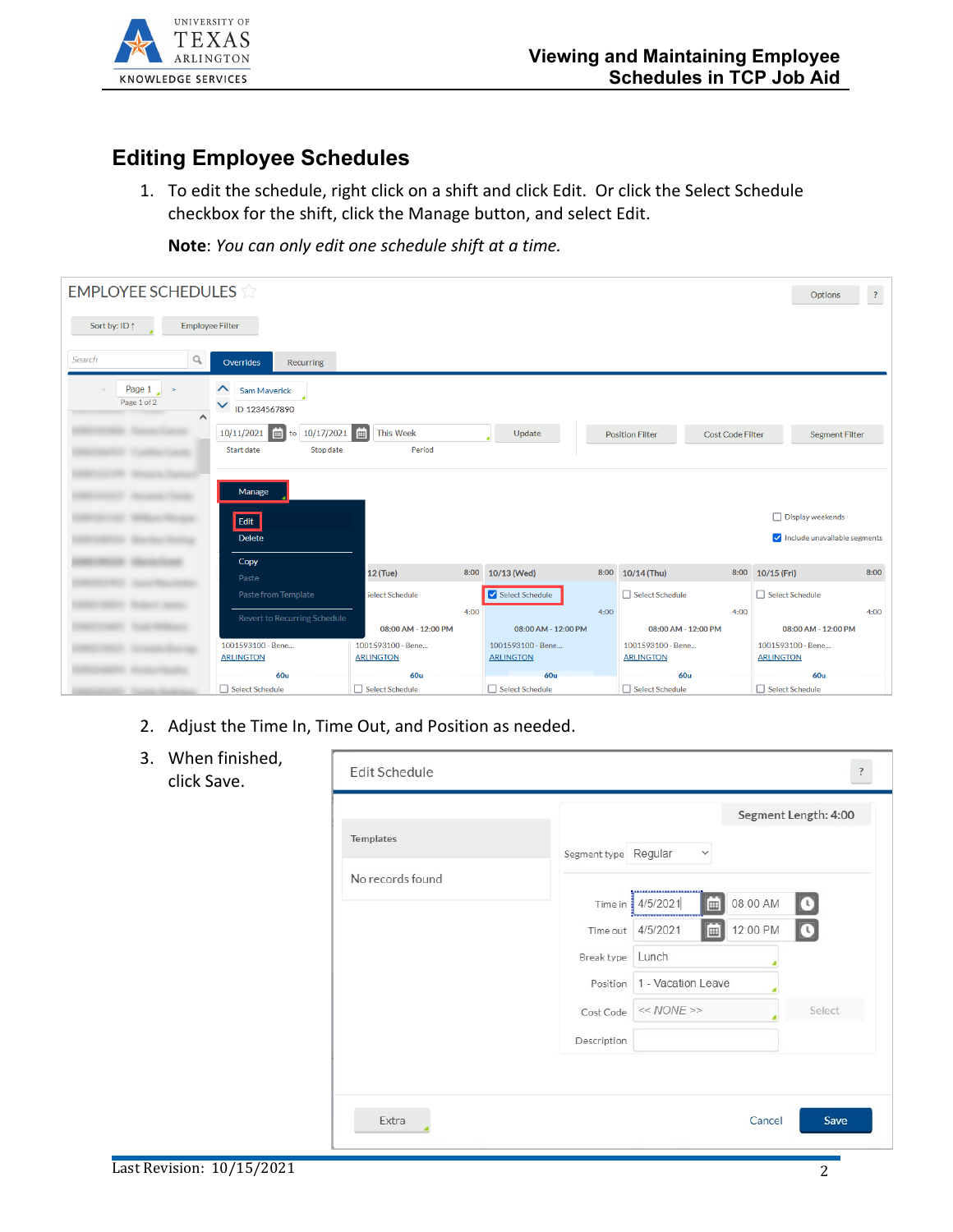

### **Deleting Employee Schedules**

1. To delete a schedule for a shift day, right click on the day and click Delete. Or click the Select Schedule checkbox for the shift, click the Manage button, and select Delete.

| <b>EMPLOYEE SCHEDULES</b>                       |                                                                      |                        |      |                     |      |                        |                         | Options                      | $\overline{?}$        |
|-------------------------------------------------|----------------------------------------------------------------------|------------------------|------|---------------------|------|------------------------|-------------------------|------------------------------|-----------------------|
| Sort by: ID 1<br><b>Employee Filter</b>         |                                                                      |                        |      |                     |      |                        |                         |                              |                       |
| Search<br>Q                                     | Overrides<br><b>Recurring</b>                                        |                        |      |                     |      |                        |                         |                              |                       |
| Page $1 \rightarrow$<br>Page 1 of 2<br>$\wedge$ | $\hat{\phantom{1}}$<br>Sam Maverick<br>$\checkmark$<br>ID 1234567890 |                        |      |                     |      |                        |                         |                              |                       |
|                                                 | to 10/17/2021<br>10/11/2021<br>E                                     | 曲<br><b>This Week</b>  |      | Update              |      | <b>Position Filter</b> | <b>Cost Code Filter</b> |                              | <b>Segment Filter</b> |
|                                                 | Start date<br>Stop date                                              | Period                 |      |                     |      |                        |                         |                              |                       |
|                                                 | Manage                                                               |                        |      |                     |      |                        |                         | □ Display weekends           |                       |
|                                                 | Edit<br>Delete                                                       |                        |      |                     |      |                        |                         | Include unavailable segments |                       |
|                                                 |                                                                      |                        |      |                     |      |                        |                         |                              |                       |
|                                                 | Copy<br>Paste                                                        | 12 (Tue)               |      | 8:00 10/13 (Wed)    | 8:00 | 10/14 (Thu)            |                         | 8:00 10/15 (Fri)             | 8:00                  |
|                                                 | Paste from Template                                                  | <b>Select Schedule</b> |      | Select Schedule     |      | Select Schedule        |                         | Select Schedule              |                       |
|                                                 | Revert to Recurring Schedule                                         | 08:00 AM - 12:00 PM    | 4:00 | 08:00 AM - 12:00 PM | 4:00 | 08:00 AM - 12:00 PM    | 4:00                    | 08:00 AM - 12:00 PM          | 4:00                  |
|                                                 | 1001593100 - Bene                                                    | 1001593100 - Bene      |      | 1001593100 - Bene   |      | 1001593100 - Bene      |                         | 1001593100 - Bene            |                       |
|                                                 | <b>ARLINGTON</b>                                                     | <b>ARLINGTON</b>       |      | <b>ARLINGTON</b>    |      | <b>ARLINGTON</b>       |                         | <b>ARLINGTON</b>             |                       |
|                                                 | <b>60u</b>                                                           | 60u                    |      | <b>60u</b>          |      | <b>60u</b>             |                         | <b>60u</b>                   |                       |
|                                                 | □ Select Schedule                                                    | Select Schedule        |      | □ Select Schedule   |      | Select Schedule        |                         | Select Schedule              |                       |

- 2. To delete schedules for multiple days, click the check box for Select Schedule on each day, right click, and click Delete.
- 3. A pop-up window will display asking if you are sure you want to delete the segment(s). Click OK to continue or Cancel to return without cancelling the segment.

**Note**: *When a recurring schedule is edited or deleted, it will be marked as Overridden. This is done to indicate that the schedule has been changed from the employee's regularly scheduled time.*

### **Adding a Schedule**

1. To add a schedule for a day that does not currently have a schedule or to add an additional scheduled segment to an existing schedule, click Add.

| $06/07 - 06/13$                                                    |      |                                                            |
|--------------------------------------------------------------------|------|------------------------------------------------------------|
| 06/07 (Mon)                                                        | 8:00 | 06/08 (Tue)                                                |
| Select Schedule                                                    |      | Select Schedule                                            |
|                                                                    | 4:00 |                                                            |
| 08:00 AM - 12:00 PM                                                |      | 08:00 AN                                                   |
| Default Position<br><b>Unspecified Cost Co</b><br><b>ARLINGTON</b> |      | Default Position<br>Unspecified Cost C<br><b>ARLINGTON</b> |
| 60u<br>Select Schedule                                             |      | Select Schedule                                            |
|                                                                    | 4:00 |                                                            |
| $01:00$ PM - $05:00$ PM                                            |      | 01:00 PM                                                   |
| Default Position                                                   |      | <b>Default Position</b>                                    |
| <b>Unspecified Cost Co</b>                                         |      | <b>Unspecified Cost Co</b>                                 |
| <b>ARLINGTON</b>                                                   |      | <b>ARLINGTON</b>                                           |
|                                                                    | Add  |                                                            |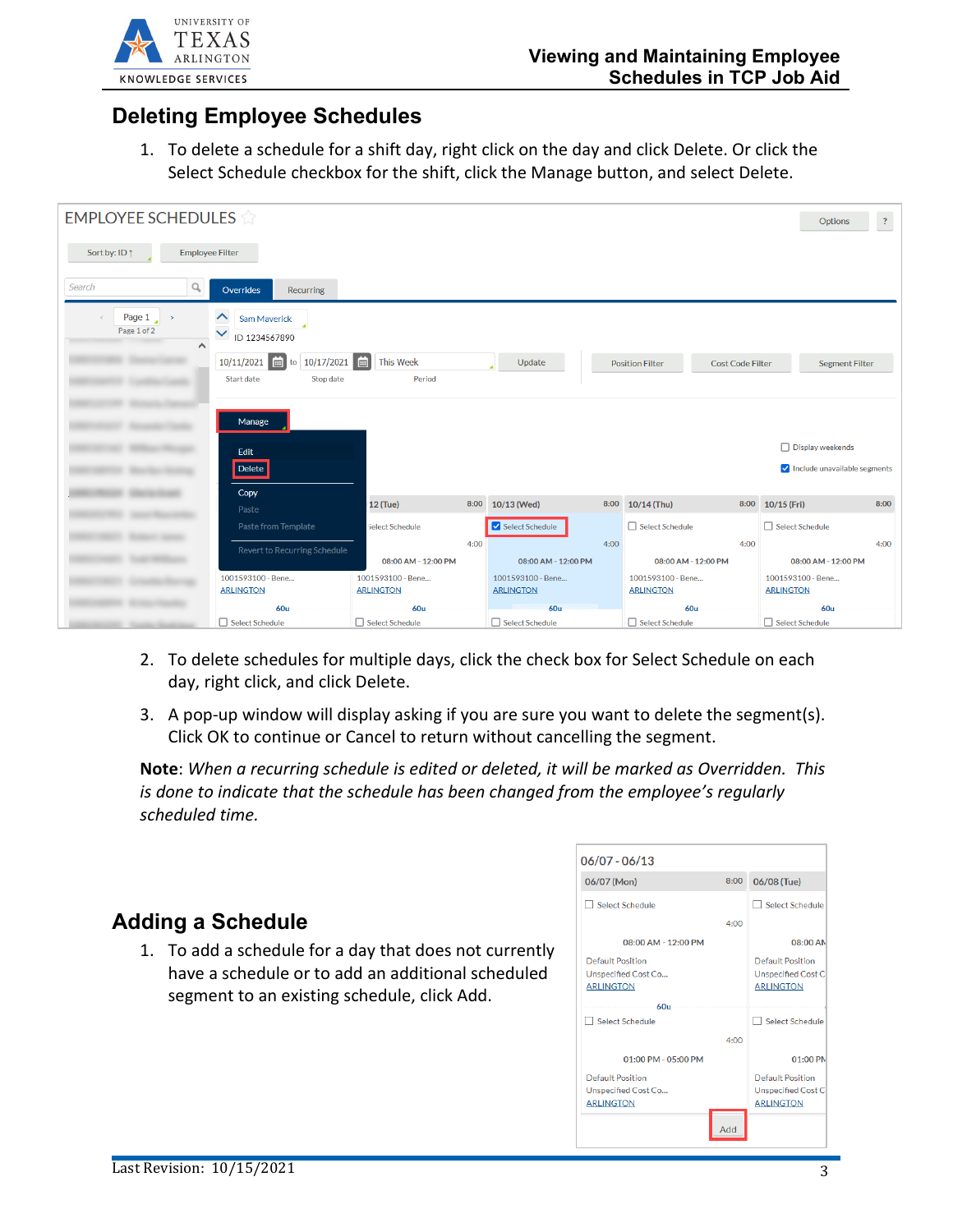

- 2. Enter the Time In.
- 3. Enter the Time Out.
- 4. Select a Position.
- 5. When finished, click Save.

| Templates        | Segment type Regular<br>$\checkmark$                |
|------------------|-----------------------------------------------------|
| No records found |                                                     |
|                  | 07:00 PM<br>6/7/2021<br>$\mathbf Q$<br>Time in<br>⊪ |
|                  | 09:00 PM<br>6/7/2021<br>$\bf{Q}$<br>E<br>Time out   |
|                  | $<< NONE$ >><br>Break type                          |
|                  | 1001051900 - Building Supe<br>Position              |
|                  | $<< NONE$ >><br>Select<br>Cost Code                 |
|                  | work UTA event<br>Description                       |
|                  | $\overline{1}$<br>Days<br>$\checkmark$              |

**Note**: *Adding a schedule on the Overrides tab will not result in the schedule recurring in future weeks. These additions are one-time only changes.*

### **Recurring Schedule**

The recurring tab displays the recurring schedule that is currently assigned to the employee.

**Note**: *To apply a schedule from Advanced Scheduler, you must first unassign the employee's recurring schedule if one has been assigned.*

- 1. Click the Recurring tab.
- 2. Click the Override role settings checkbox.
- 3. Click the Unassign icon. This will remove the row for the recurring schedule.